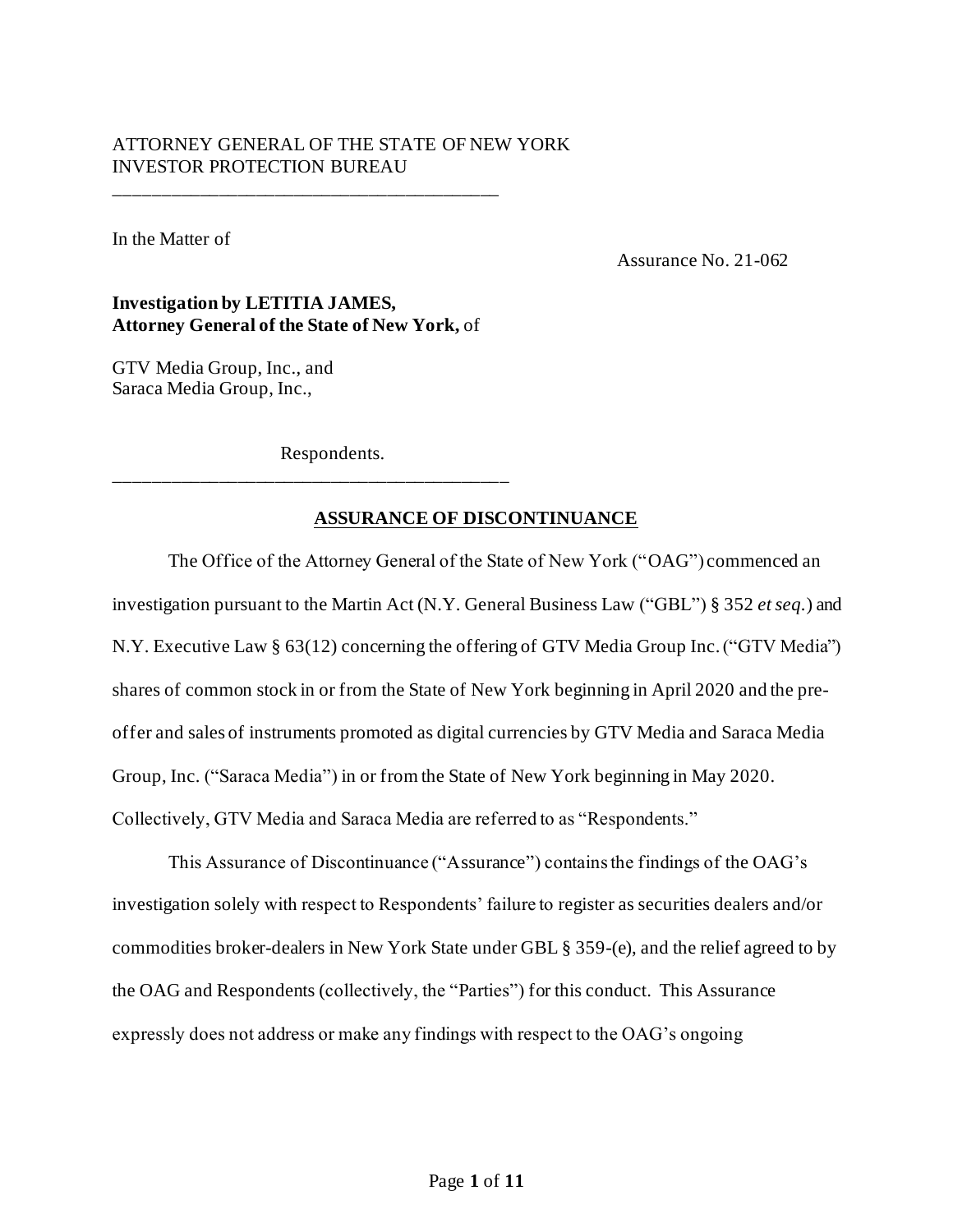investigation into other conduct in connection with Respondents' offerings of securities and/or commodities in or from New York State.

### **OAG's FINDINGS**

1. GTV Media is a Delaware corporation with its principal place of business at 162 East 64th Street, New York, New York.

2. Saraca Media is a Delaware corporation with its principal place of business also at 162 East 64th Street, New York, New York.

3. Beginning on April 20, 2020 and ending in early July 2020, GTV Media conducted an offering of shares of GTV Media common stock (the "Stock Offering") by which it offered and sold shares of GTV Media common stock to the public within and from the State of New York.

4. GTV Media failed to register as a securities dealer in conducting the Stock Offering as required pursuant to GBL § 359-(e).

5. Beginning in May 2020, Saraca Media initiated the pre-offer and sale of the digital instrument "G-Coin" (the "G-Coin Pre-Sale"), a security and/or commodity, which it offered and sold within and from New York to the public. Saraca Media failed to register as a securities dealer and/or commodities broker-dealer, as required pursuant to GBL § 359-(e).

6. Beginning in May 2020, GTV Media initiated the pre-offer and sale of the digital instrument "G-Dollar" (the "G-Dollar Pre-Sale"), a security and/or commodity, which it sold within and from New York to the public. GTV Media failed to register as a securities dealer and/or commodities broker-dealer, as required pursuant to GBL § 359-(e).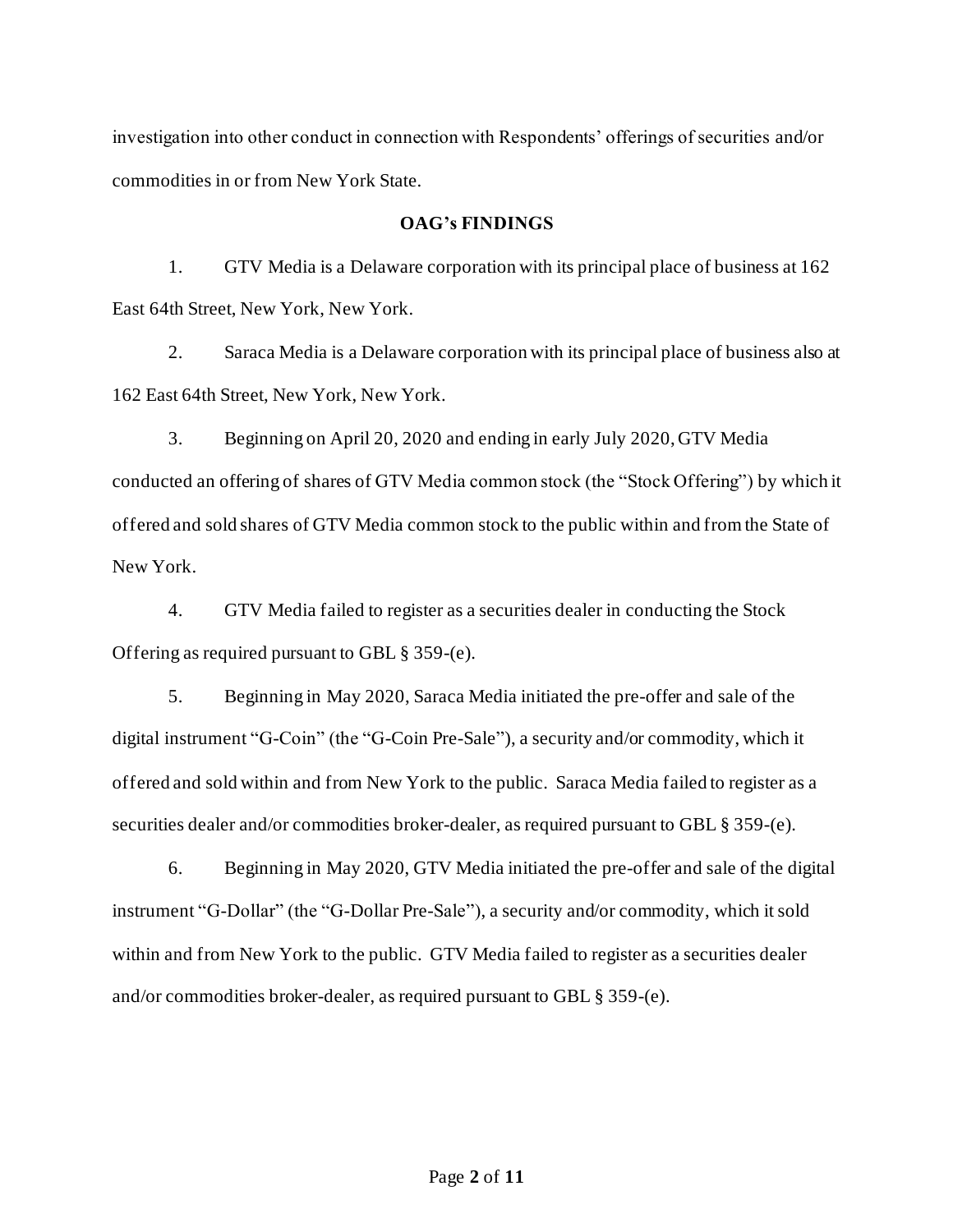7. For the conduct described in paragraphs 1-6 above, OAG finds that Respondents violated GBL § 359-e and violated N.Y. Executive Law § 63(12) by engaging in repeated illegal acts.

8. Respondents neither admit nor deny the Findings in paragraphs 1 through 6 above.

9. The OAG finds the relief and agreements contained in this Assurance appropriate and in the public interest.

10. THEREFORE, the OAG is willing to accept this Assurance pursuant to Executive Law § 63(15), in lieu of commencing a statutory proceeding for violations of GBL § 359-e and N.Y. Executive Law § 63(12) based on the Respondents' failure to register as securities and/or commodities dealers in connection with the April 2020 Stock Offering and the pre-sales of G-Coin and G-Dollar as described in paragraphs 1-6 above. The OAG does not accept this Assurance pursuant to Executive Law § 63(15) for any other potential claim including any other claim for fraudulent conduct in connection with Respondents' offering of securities or commodities within or from New York State.

IT IS HEREBY UNDERSTOOD AND AGREED, by and between the Parties:

#### **RELIEF**

11. General Injunction: Respondents shall not engage, or attempt to engage, in conduct in violation of any applicable laws, including but not limited to N.Y. General Business Law §§ 352, *et seq.* and Executive Law § 63(12), and expressly agree and acknowledge that any such conduct is a violation of the Assurance, and that the OAG thereafter may commence the civil action or proceeding contemplated in paragraph 10, *supra*, in addition to any other appropriate investigation, action or proceeding.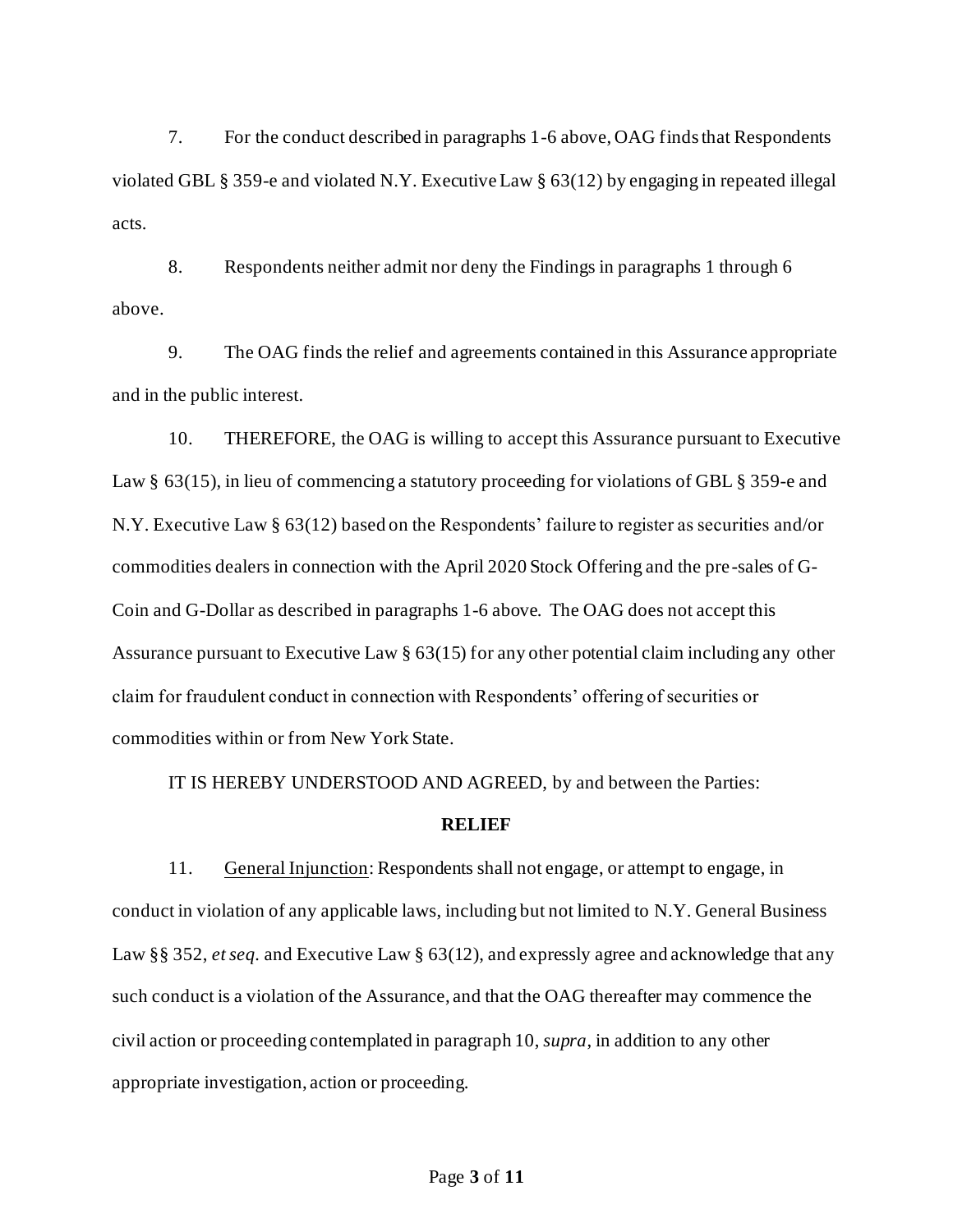12. Monetary Relief: Respondents shall pay to the State of New York \$479,910,629.00 (the "Monetary Relief Amount"). This monetary relief shall be deemed satisfied by Respondents' payment of \$479,910,629.00 to an escrow account at a financial institution in accord with a contemporaneous U.S. Securities and Exchange Commission ("SEC") Order. For the avoidance of doubt, this Assurance does not impose any financial obligation on any party other than Respondents nor any obligation on Respondents above and beyond Respondents' obligations pursuant to the final contemporaneous SEC Order.

# **MISCELLANEOUS**

#### Subsequent Proceedings.

13. Respondents expressly agree and acknowledge that the OAG may initiate a subsequent investigation, civil action, or proceeding to enforce this Assurance, for violations of the Assurance, or if the Assurance is voided pursuant to paragraph 20, and agree and acknowledge that in such event:

- a. any statute of limitations or other time-related defenses are tolled from and after the effective date of this Assurance;
- b. the OAG may use statements, documents or other materials produced or provided by the Respondents prior to or after the effective date of this Assurance;
- c. any civil action or proceeding must be adjudicated by the courts of the State of New York, and that Respondents irrevocably and unconditionally waive any objection based upon personal jurisdiction, inconvenient forum, or venue.

14. If a court of competent jurisdiction determines that the Respondents have violated the Assurance, the Respondents shall pay to the OAG the reasonable cost, if any, of obtaining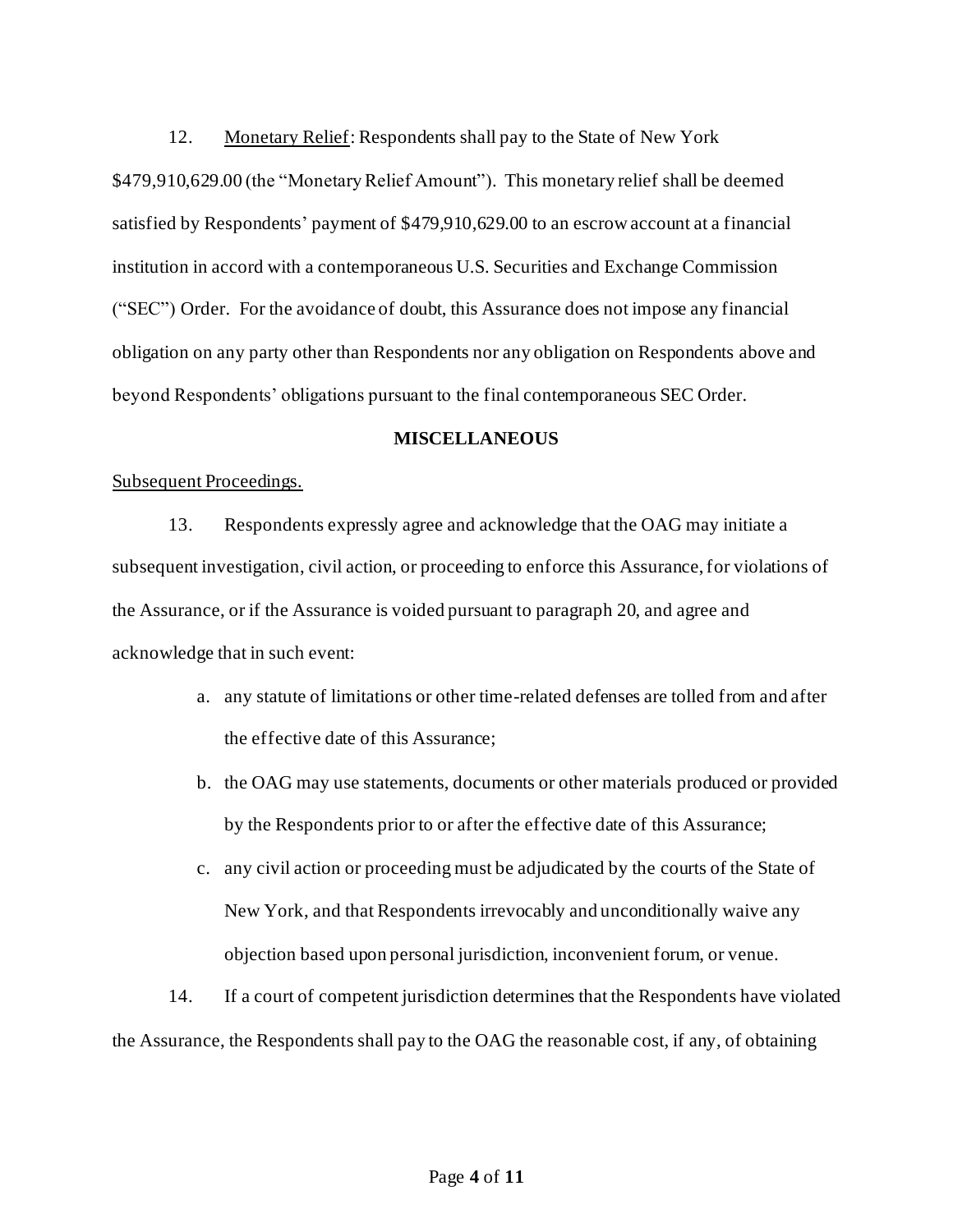such determination and of enforcing this Assurance, including without limitation legal fees, expenses, and court costs.

#### Effects of Assurance:

15. This Assurance is not intended for use by any third party in any other proceeding.

16. All terms and conditions of this Assurance shall continue in full force and effect on any successor, assignee, or transferee of the Respondents. Respondents shall include in any such successor, assignment or transfer agreement a provision that binds the successor, assignee or transferee to the terms of the Assurance. No party may assign, delegate, or otherwise transfer any of its rights or obligations under this Assurance without the prior written consent of the OAG.

17. Nothing contained herein shall be construed as to deprive any person of any private right under the law.

18. Any failure by the OAG to insist upon the strict performance by Respondents of any of the provisions of this Assurance shall not be deemed a waiver of any of the provisions hereof, and the OAG, notwithstanding that failure, shall have the right thereafter to insist upon the strict performance of any and all of the provisions of this Assurance to be performed by the Respondents.

#### Communications:

19. All notices, reports, requests, and other communications pursuant to this Assurance must reference the assigned Assurance number, and shall be in writing and shall, unless expressly provided otherwise herein, be given by hand delivery; express courier; or electronic mail at an address designated in writing by the recipient, followed by postage prepaid mail, and shall be addressed as follows: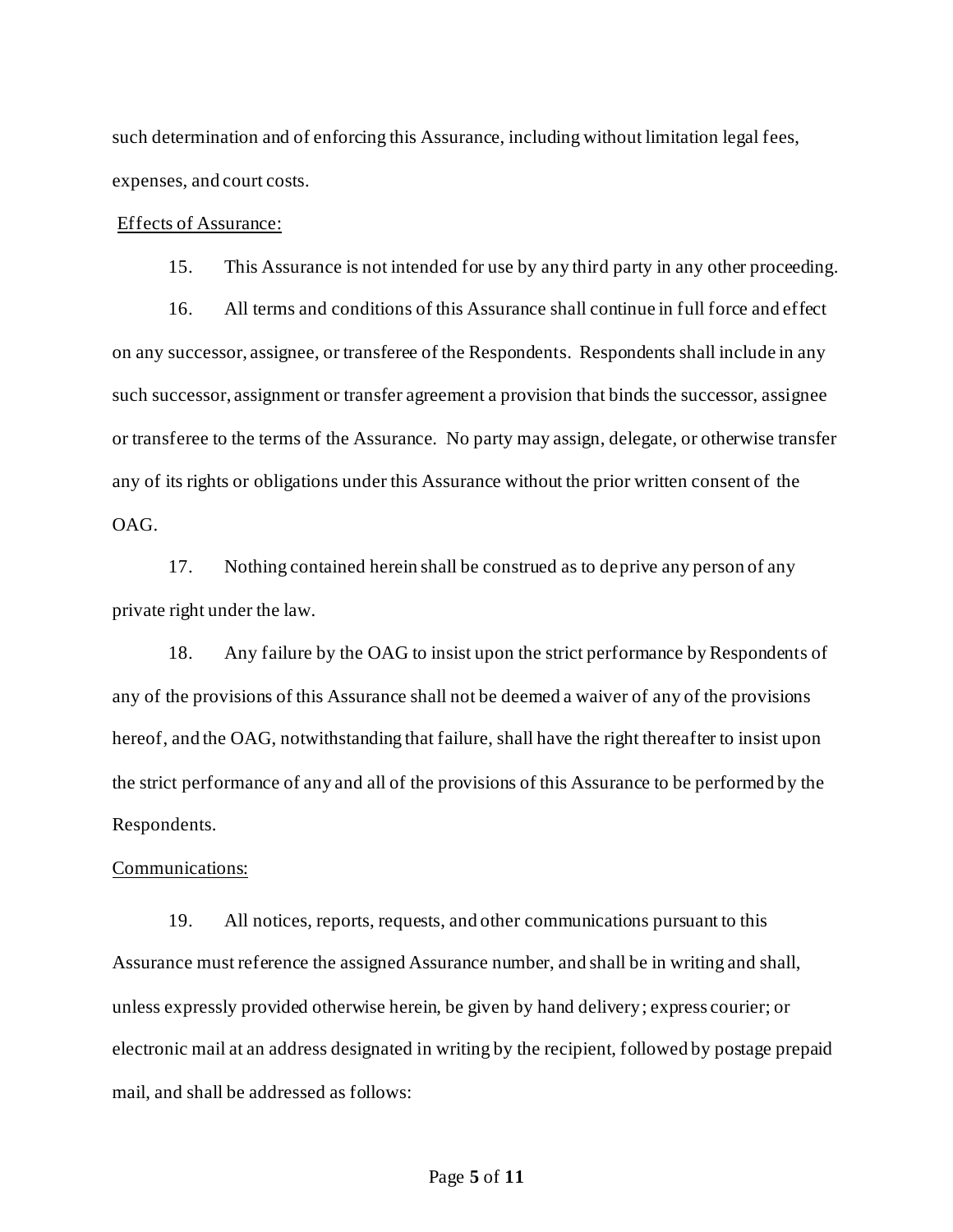If to the Respondents, to:

Jeremy H. Temkin, Esq., Morvillo Abramowitz Grand Iason & Anello P.C. 565 Fifth Avenue New York, NY 10017

or in his absence, to the person holding the title of Principal of Morvillo Abramowitz Grand Iason & Anello P.C.

If to the OAG, to:

Jonathan Bashi Assistant Attorney General 28 Liberty Street New York, NY 10005

or in his absence, to the person holding the title of Bureau Chief, Investor Protection Bureau.

### Representations and Warranties:

20. The OAG has agreed to the terms of this Assurance based on, among other things, the representations made to the OAG by the Respondents and their counsel and the OAG's own factual investigation as set forth in OAG's Findings, paragraphs 1-7 above. The Respondents represent and warrant that neither they nor their counsel have made any material representations to the OAG that are inaccurate or misleading. If any material representations by Respondents or their counsel are later found to be inaccurate or misleading, this Assurance is voidable by the OAG in its sole discretion.

21. No representation, inducement, promise, understanding, condition, or warranty not set forth in this Assurance has been made to or relied upon by the Respondents in agreeing to this Assurance.

22. The Respondents represent and warrant, through the signatures below, that the terms and conditions of this Assurance are duly approved.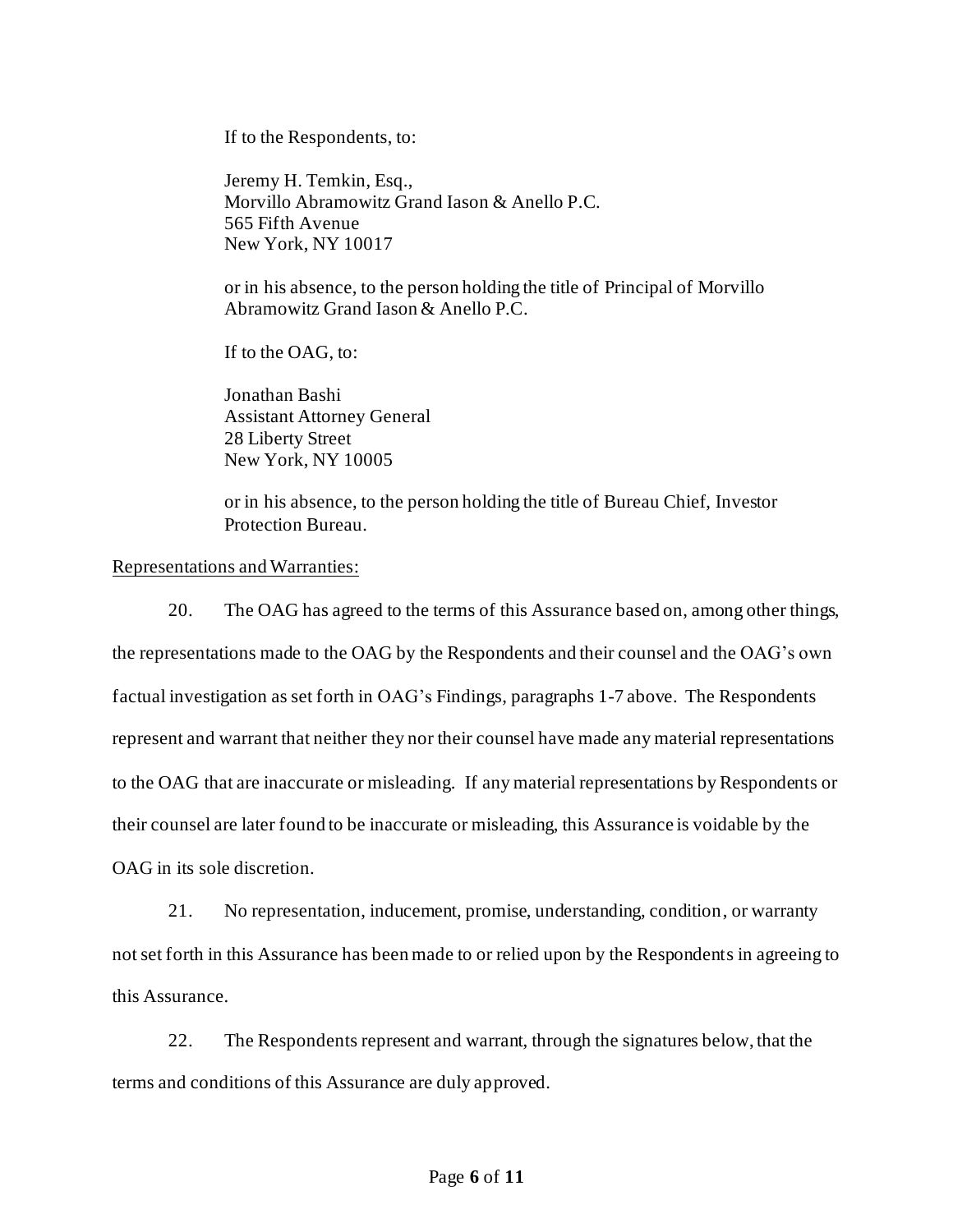- a. Respondent GTV Media further represents and warrants that, Jeremy Temkin, as the signatory to this Assurance, is duly authorized to sign this Assurance and is acting at the direction of GTV Media's Board of Directors.
- b. Respondent Saraca Media further represents and warrants that, Jeremy Temkin, as the signatory to this Assurance, is duly authorized to sign this Assurance and is acting at the direction of Saraca Media's Board of Directors.

### General Principles:

23. Unless a term limit for compliance is otherwise specified within this Assurance, the Respondents' obligations under this Assurance are enduring. Nothing in this Assurance shall relieve Respondents of other obligations imposed by any applicable state or federal law or regulation or other applicable law.

24. Respondents shall not in any manner discriminate or retaliate against any of their employees, including but not limited to employees who cooperated or are perceived to have cooperated with the investigation of this matter or any future investigation related to enforcing this agreement.

25. Respondents agree not to take any action or to make or permit to be made any public statement denying, directly or indirectly, any finding in the Assurance or creating the impression that the Assurance is without legal or factual basis. Provided, however, that nothing in this provision affects Respondents': (i) testimonial obligations; or (ii) right to take legal or factual positions in litigation or other legal proceedings in which the OAG or the State of New York is not a party.

26. Nothing contained herein shall be construed to limit the remedies available to the OAG in the event that the Respondents violate the Assurance after its effective date.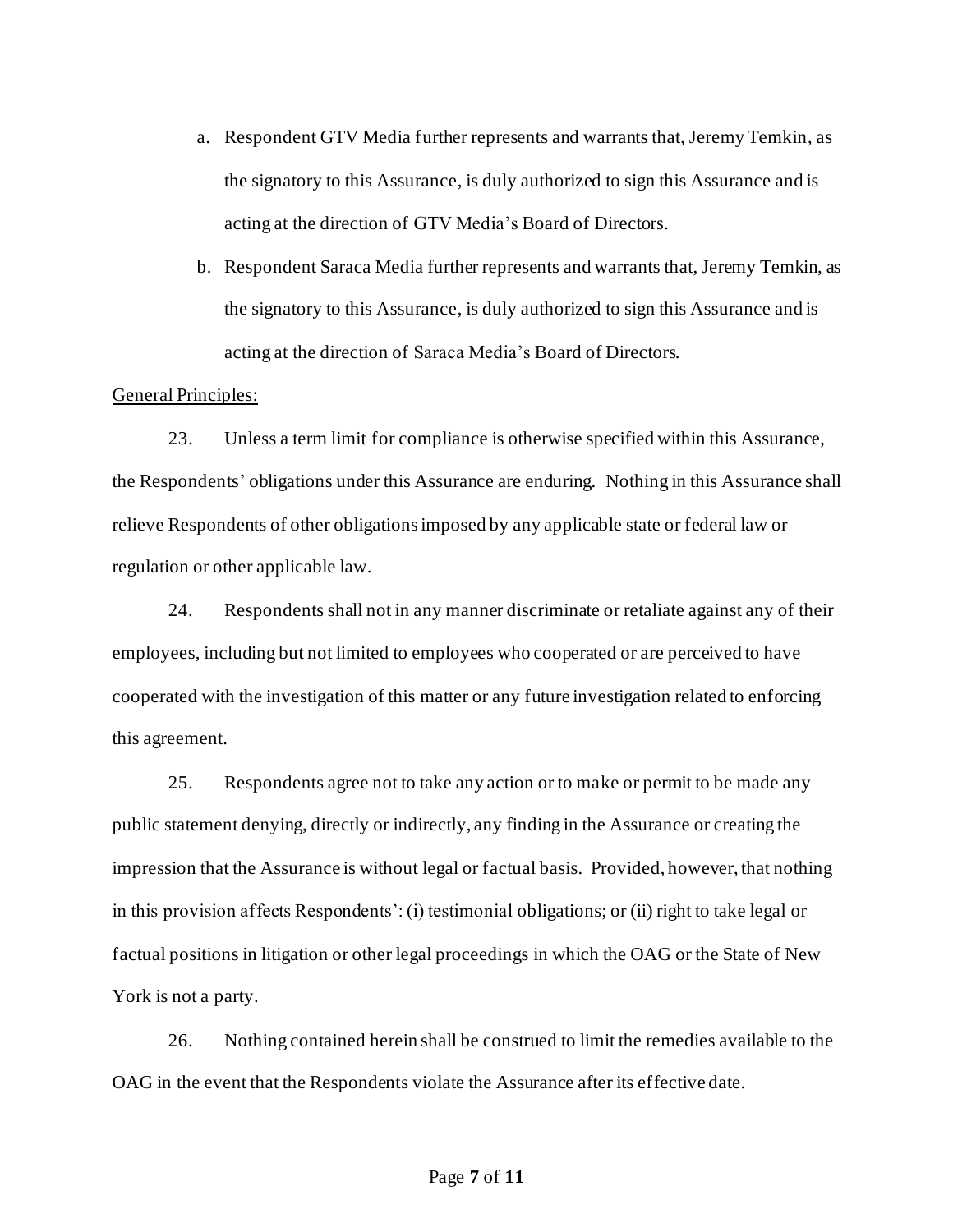27. This Assurance may not be amended except by an instrument in writing signed on behalf of the Parties to this Assurance.

28. In the event that any one or more of the provisions contained in this Assurance shall for any reason be held by a court of competent jurisdiction to be invalid, illegal, or unenforceable in any respect, in the sole discretion of the OAG, such invalidity, illegality, or unenforceability shall not affect any other provision of this Assurance.

29. Respondents acknowledge that they have entered this Assurance freely and voluntarily and upon due deliberation with the advice of counsel.

30. This Assurance shall be governed by the laws of the State of New York without regard to any conflict of laws principles.

31. The Assurance and all its terms shall be construed as if mutually drafted with no presumption of any type against any party that may be found to have been the drafter.

32. This Assurance may be executed in multiple counterparts by the parties hereto. All counterparts so executed shall constitute one agreement binding upon all parties, notwithstanding that all parties are not signatories to the original or the same counterpart. Each counterpart shall be deemed an original to this Assurance, all of which shall constitute one agreement to be valid as of the effective date of this Assurance. For purposes of this Assurance, copies of signatures shall be treated the same as originals. Documents executed, scanned and transmitted electronically and electronic signatures shall be deemed original signatures for purposes of this Assurance and all matters related thereto, with such scanned and electronic signatures having the same legal effect as original signatures.

33. This Assurance is effective on the date of signature of the last signatory of the Assurance (the "Effective Date").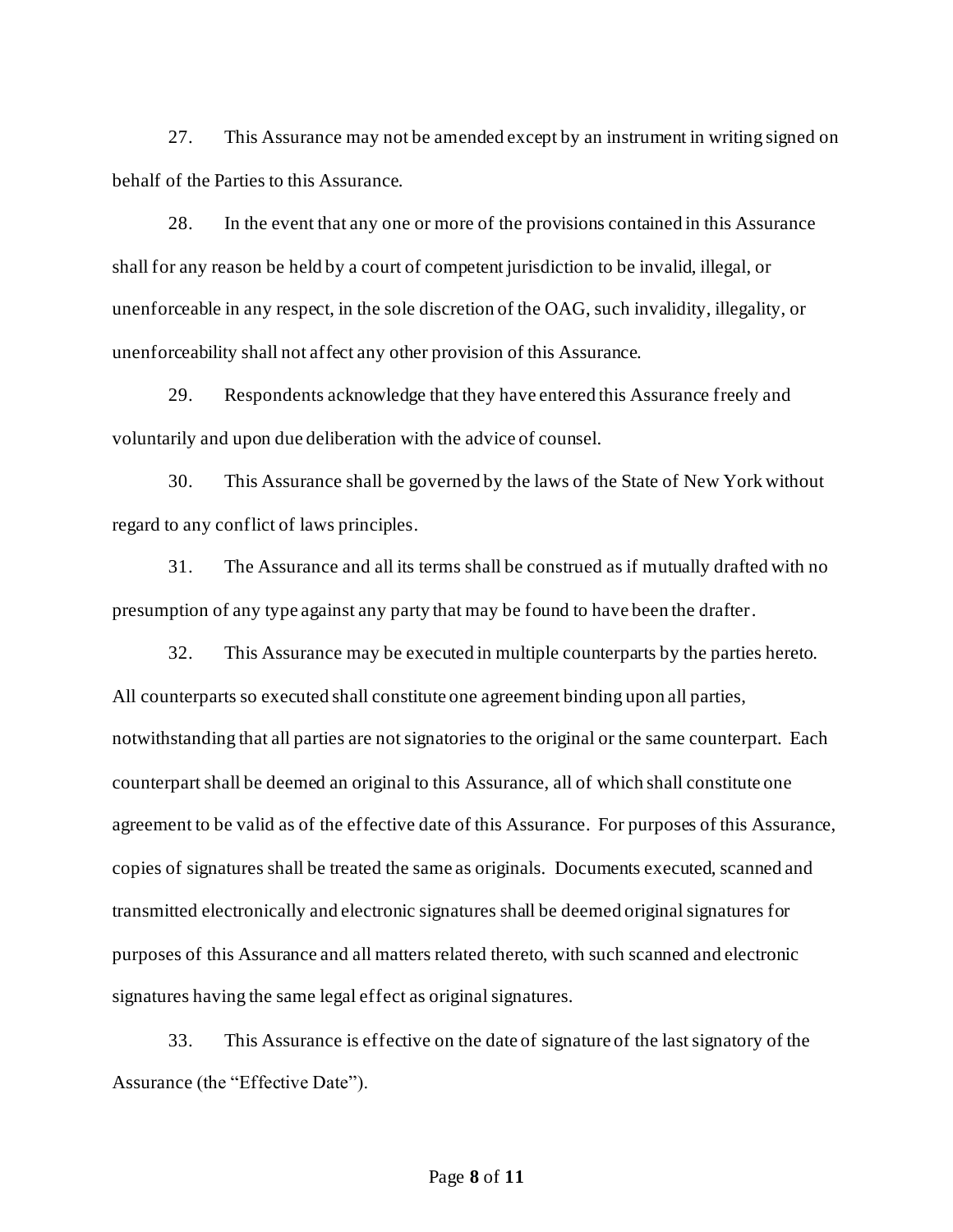LETITIA JAMES Attorney General of the State of New York 28 Liberty Street New York, NY 10005

By:

Jonathan Bashi Assistant Attorney General 28 Liberty Street New York, NY 10005 (212) 416-8564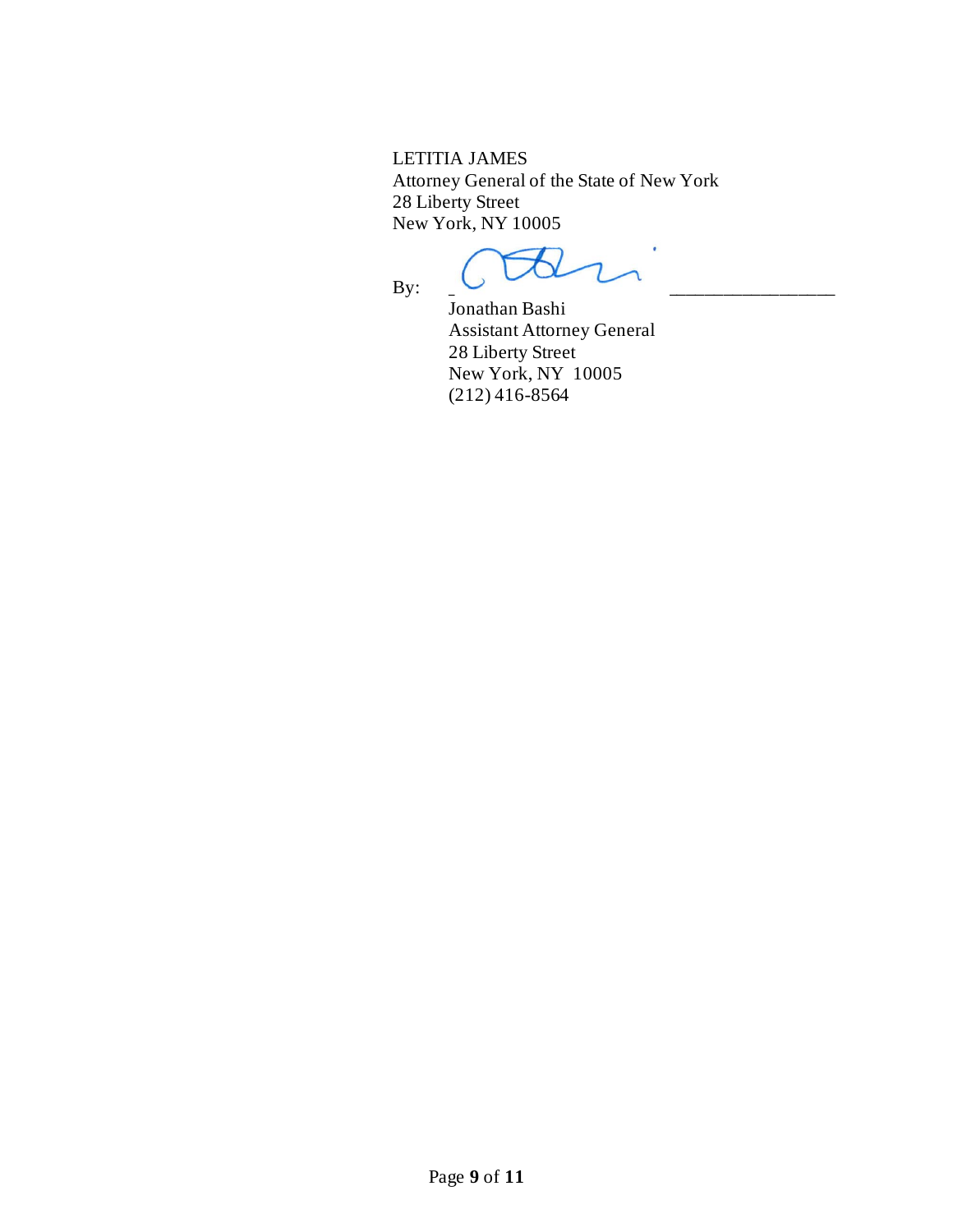GTV MEDIA GROUP INC.

 $By:$ Jeremy H. Temkin

STATE OF  $\frac{N_{ew}N_{es}}{N_{e}}$ <br>COUNTY OF  $\frac{N_{ew}}{N_{e}}$  $ss.$ :

On the  $13 \frac{11}{10}$  day of  $\frac{1}{2}$   $\sqrt{12}$  in the year  $\frac{202}{10}$  before me personally came Jeremy H. Temkin to me known, who, being by me duly sworn, did depose and say that his office is located at 565 Fifth Avenue, New York, New York 10017; that he is the attorney-in-fact for GTV Media Group Inc., the corporation described in the above instrument and that he has been authorized by the Board of Directors of GTV Media Group Inc. to sign this Assurance of Discontinuance on behalf of GTV Media Group Inc.

13th day of September, 2021 Linally Pinle<br>13th day of September, 2021 NOTARY PUBLIC Sworn to before me this

**TIMOTHY PIMBLE** NOTARY PUBLIC-STATE OF NEW YORK No. 01P16327792 Qualified in Kings County My Commission Expires 07-13-2023